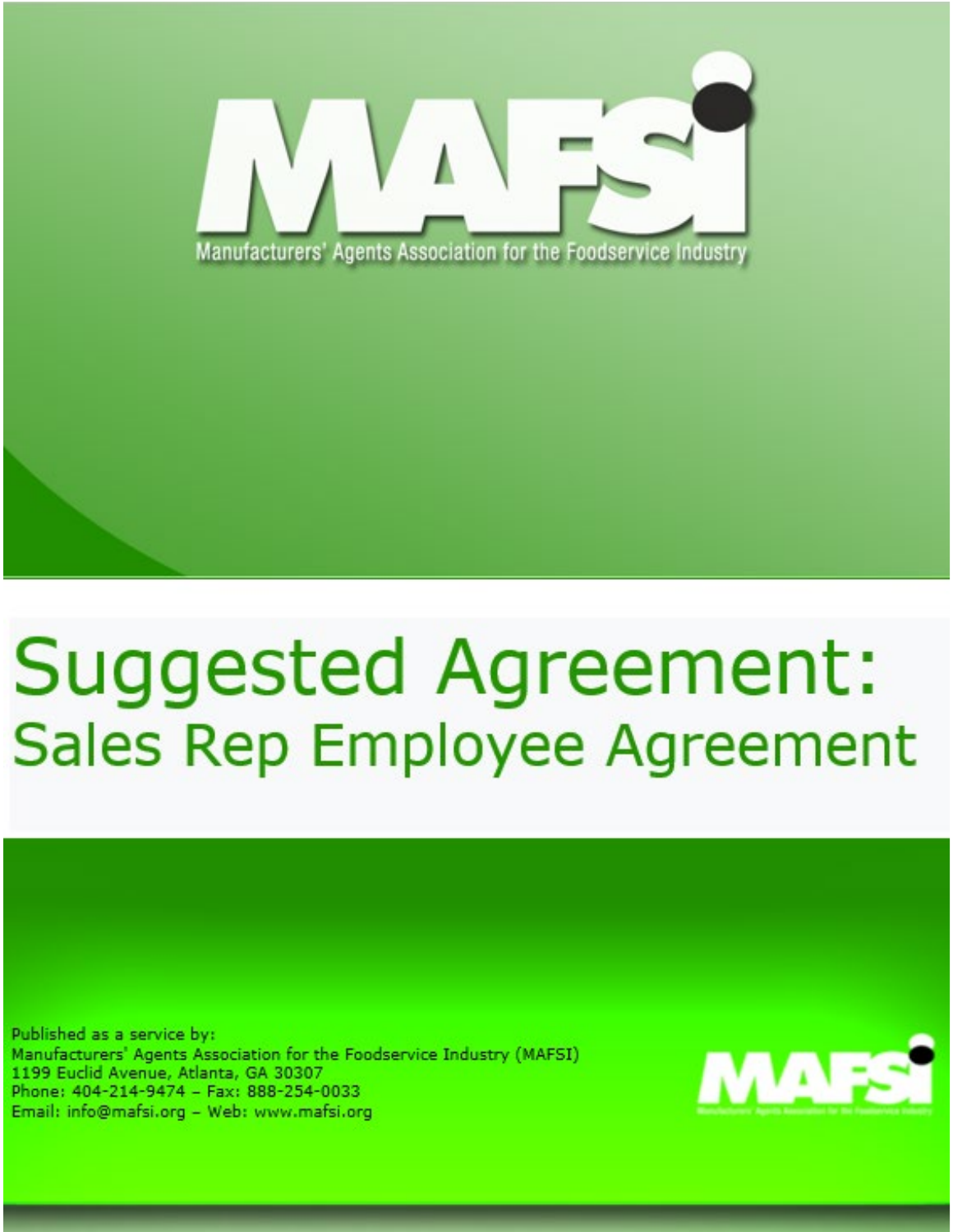(Date)

(Name of Sales Associate) (Address) (City/State/Zip)

Dear (Name of Sales Associate):

This will confirm your engagement as our employee, pursuant to the terms and conditions set forth herein.

- 1. Employment (Name of rep firm) (The Company) hereby employs (Name of employee) (The Employee) to loyally render exclusive and full-time services as a sales employee for the Company.
- 2. Duties The Employee shall work an eight-hour day, five days per week, excluding holidays, out of the Company's premises located at (Specify), and throughout the Employee's territory as more fully described herein. The Employee shall devote his/her best efforts to the affairs of the Company and shall perform such duties as shall be directed by the supervisors and officers of the Company.
- 3. Acceptance In consideration of one dollar (\$1.00) and the Company's employing or continuing to employ the Employee, the Employee hereby accepts such employment and agrees to render such services. As an exclusive and full-time employee, the Employee will not, during the term hereof render any services for other corporations, businesses or entities directly or indirectly in competition with the Company.
- 4. Terms of Employment The Company employs the Employee at will and may terminate the Employee at any time without prior notice with or without cause.
- 5. Compensation The Company agrees to pay the Employee a salary at the rate of (Specify \$X) per (Specify) as consideration for services rendered pursuant to this Agreement. Salary increases will be at the Company's discretion and be based, among other things, on productivity. The salary set forth hereinabove shall be payable in accordance with the regular payroll practices of the Company.

In addition, the Company shall pay the Employee a commission as listed on Exhibit A of this Agreement. Said commission shall be paid on all shipped orders paid by Customers in the Employee's designated territory. Bad debts, defined as non-payments by the Customer after a period of one hundred and twenty (120) days, shall be deducted from the Employee's commission for each order which remains unpaid to the extent of commission credited to the Employee for that particular order.

6. Expenses - The Company shall pay or reimburse the Employee for all necessary and reasonable expenses incurred or paid by the Employee, in connection with the performance of services under this Agreement, upon presentation of expense statements or vouchers or such other supporting information as it may from time to time request, evidencing the nature of such expense, and, if appropriate, the payment thereof by the Employee, and otherwise in accordance with Company procedures from time to time in effect.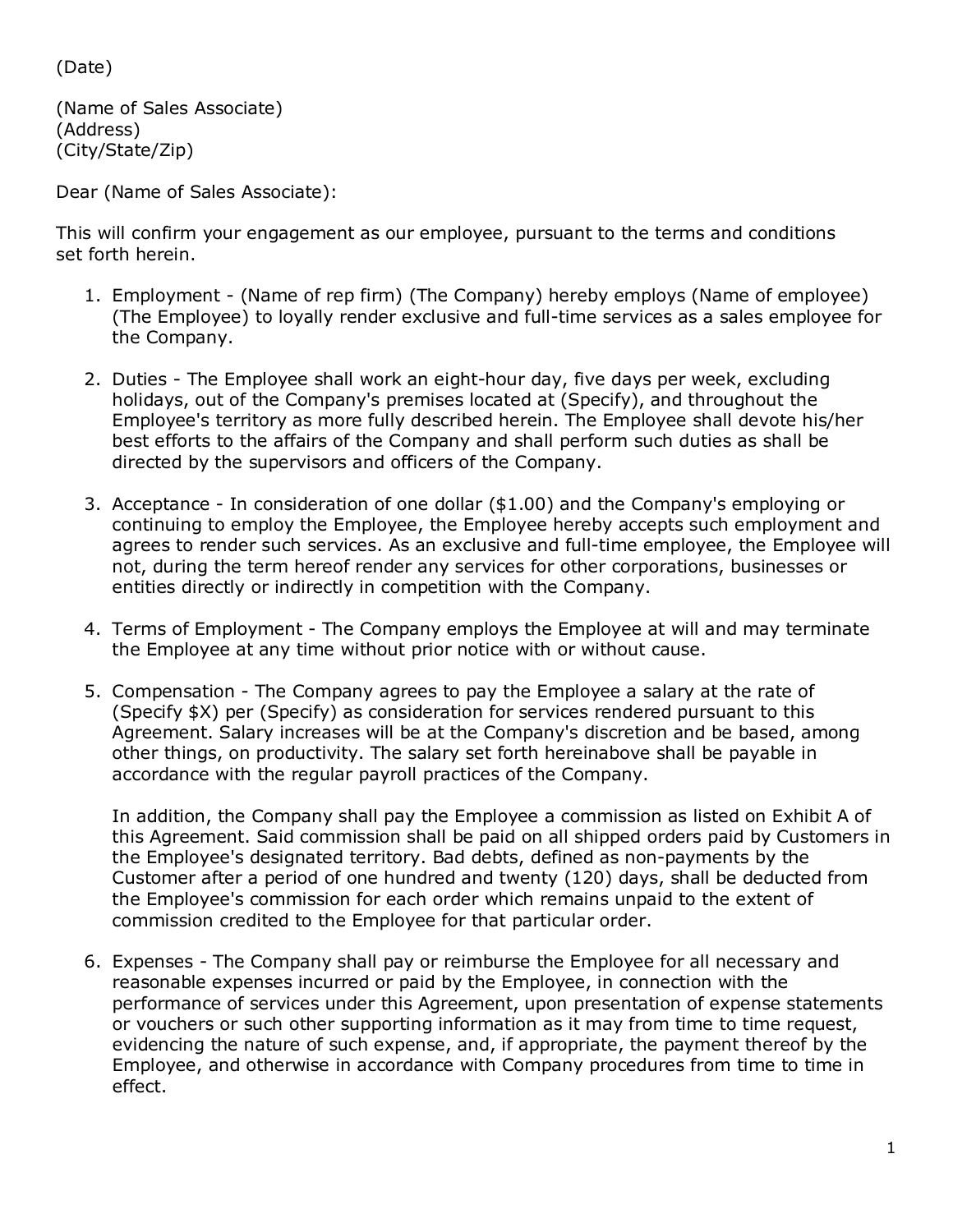- 7. Additional Benefits The Employee shall be entitled to participate in any group insurance, qualified pension, hospitalization, medical health and accident, disability or similar plan or program of the Company now existing, or hereafter established, to the extent that he is eligible under the general provisions hereof. Notwithstanding anything herein to the contrary, however, the Company shall have the right to amend or terminate any such plans or programs without prior notice. In addition, the Company reserves the right to schedule vacations so as to not conflict with normal business operations.
- 8. Maintenance of Business Automobile The Employee shall purchase and operate an automobile to be used in connection with his selling duties. The Company shall be notified of the make and model of said vehicle in order to approve same; in no event shall said vehicle be greater than five (5) years old. The Company shall pay the Employee a weekly allowance as additional consideration; however, the Employee shall be required to maintain said vehicle in a proper fashion, as well as be responsible for all applicable federal, state and local employment taxes incurred by the receipt of said payments.

By accepting said payment, the Employee covenants that he shall maintain a valid driver's license at all times and carry automobile liability insurance for no less than one million dollars (\$1,000,000.00). The Employee shall submit a certificate of insurance from his insurance carrier documenting said coverage upon the Company's request. The failure to comply with said request shall be grounds for immediate dismissal.

- 9. Representations and Warranties The Employee will make no representations, warranties, or commitments binding the Company without the Company's prior consent.
- 10.Price and Product Changes The Company will provide product specifications, prices, delivery schedules and discounts, and will give the Employee timely notice of any and all changes.
- 11.Acceptance of Orders All orders are subject to acceptance or rejection by the Company at its home office. The Company shall also provide the Employee with the names of all persons and companies within his/her territory requesting information.
- 12.Duty of Loyalty The Employee covenants and represents that he/she owes the Company the highest duty of loyalty with respect to his/her duties. This means that he/she will, among other things, maintain a constant vigil over the Company's property, never make secret profits at the Company's expense, never service customers of the Company but bill them him/herself, never accept kickbacks or special favors from Customer, dress in a proper fashion, not use drugs or alcohol while on the job, and maintain his/her personal or Company automobile in good condition together with a valid driver's license.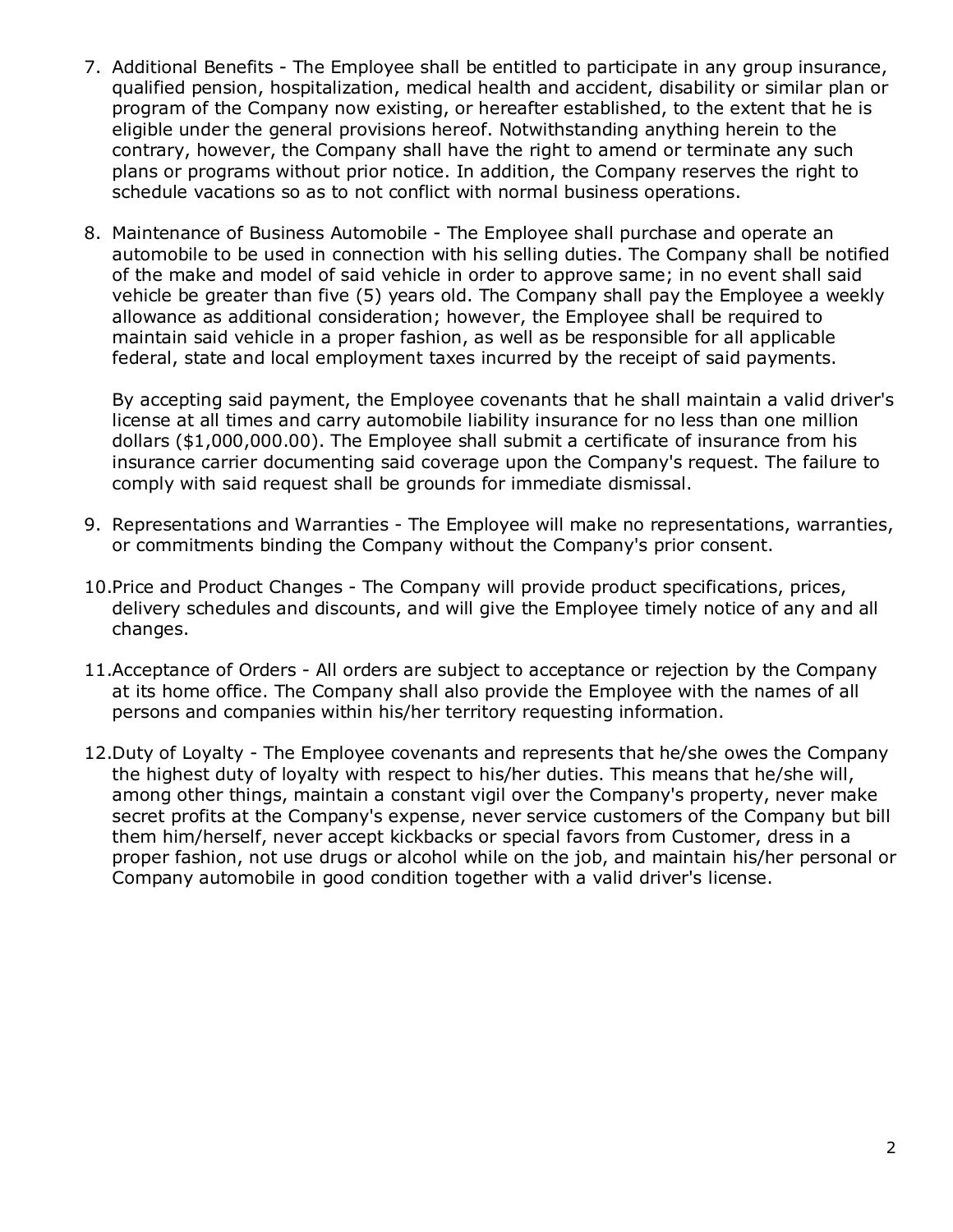- 13.Protection of Confidential Information In view of the fact that the Employee's work as an employee will bring him into close contact with many confidential affairs of the Company and its affiliates, including business matters such as information about costs, profits, vendors, inventory, service techniques, technical manuals, Customer needs and lists, markets, sales, discounts and other information not readily available to the public, and in consideration of one dollar (\$1.00) and the Company's employing or continuing to employ the Employee, the Employee hereby covenants and agrees, as an essential condition of his/her employment or continued employment by the Company as follows:
	- a. To keep secret all confidential matters of the Company and its affiliates and not to disclose them to anyone outside of the Company, either during or after the Employee's employment with the Company, except with the Company's consent.
	- b. To avoid discussing any matters of a confidential nature with competitors or their employees. This includes discussions regarding the Company's Customers, pricing, policies, etc. The Employee is reminded that any such discussions may cause the Company, and the Employee personally, to have violated antitrust laws including the Sherman and Clayton Acts. Sanctions of up to three (3) years imprisonment and fines up to \$100,000 have been imposed on individual employees who violate such laws.
	- c. To deliver promptly to the Company upon termination of the Employee's employment, or at any time the Company may so request, all memoranda, notes, records, reports, technical manuals, and other documents (and all copies thereof) relating to the Company's and its affiliate's businesses which the Employee may then possess or have under the Employee's control.
- 14.Obligations After Termination The Employee agrees that for a period of twelve (12) months after the termination of his/her employment with the Company, he/she shall not work for, own an interest in, operate, join, control, participate in, or be connected, either directly or indirectly, as an officer, employee, agent, independent contractor, share-holder or principal of any of the Principals, of the Company, whom you sold for during the past two (2) years while acting as our sales employee. The Employee further agrees to notify any prospective employer of the existence of this Agreement, in writing, with a copy of such notice to an officer of the Company.

If the Employee is unable to obtain employment consistent with his abilities and education solely because of the provisions of this paragraph, the Company shall have the option of waiving the requirements of this paragraph or making payments to the Employee equal to (Specify) of the weekly base pay at termination, provided The Employee has made and continues to make conscientious and aggressive efforts to find other employment. Documentation of these efforts will be required on a regular and consistent basis.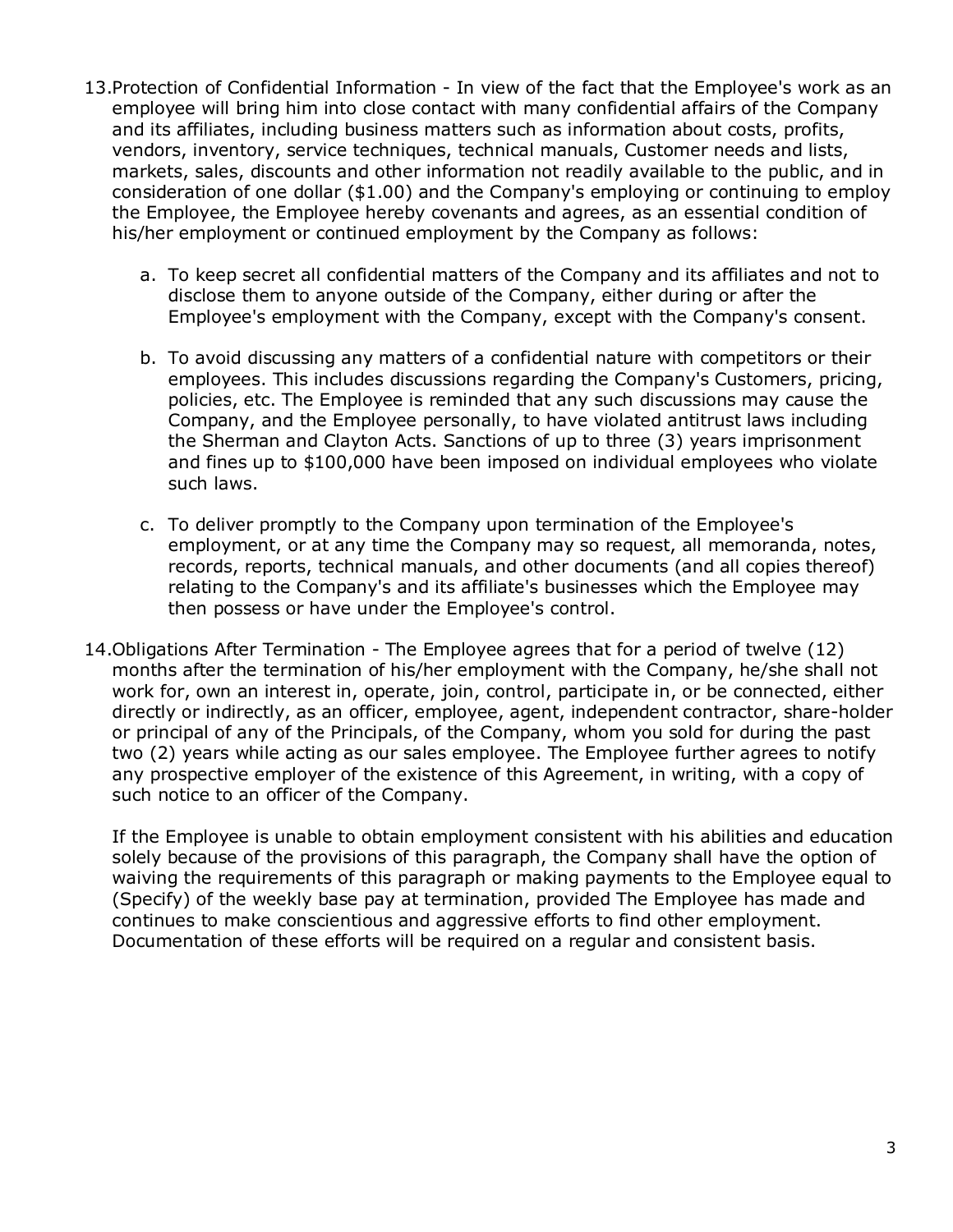- 15.Right to Seek Injunctive Relief The Employee agrees that any breach of any of the covenants contained in Paragraphs 9 and 10 of this Agreement constitutes substantial and irreparable harm to the Company, and that such harm could not be adequately compensated by the Company's recovery of monetary damage. Therefore, the Employee agrees that the Company may seek injunctive relief, or any other relief which it deems necessary and appropriate, in order to protect its rights under this Agreement and other common law rights, and that such injunctive proceeding shall not limit or in any way restrain the Company from seeking any other relief or damages.
- 16.Right to Seek Other Relief or Damages Notwithstanding the right to seek injunctive relief, the Company may, upon a finding by it that the Employee has violated his covenant of duty of loyalty as more fully defined in paragraph 9 of this Agreement:
	- a. Terminate the Employee without notice and without severance pay or other benefits;
	- b. Deem the Employee to have forfeited all monies due under this pension plan and shall notify the Trustee not to disburse any monies under said plan;
	- c. Recover all monies paid in salary, commission, and other benefits to the Employee for the period of time said duty of loyalty was violated;
	- d. Withhold all severance payments until the Employee has complied with the directives of the Company upon termination.
- 17.Resignation of Employee The Employee shall give the Company written notice of his decision to resign from said employment no less than two (2) weeks prior to the effective termination date.

Said notice shall be in writing, and sent Certified Mail or hand delivered to the (Headquarters) office of The Company.

18.Final Accounting - At the termination of the Agreement, the Company shall pay the Employee fifty percent (50%) of his/her final commission due, as calculated more fully on Exhibit A attached hereto. Said commission shall be earned on all accepted orders in house at the date of resignation which re shipped within one (1) month after the resignation date.

In the event the Company terminates the Employee with or without cause, the Company may, in its discretion, pay the aforesaid final commission due. In no event will the Employee receive commission if he/she is discharged for cause.

- 19.Non-Affiliate Nothing in this Agreement shall be construed to constitute the Employee as a partner or affiliate of the Company.
- 20.Prior Agreement This Agreement forms the entire understanding between the parties. It cancels and supersedes all prior agreements and understandings.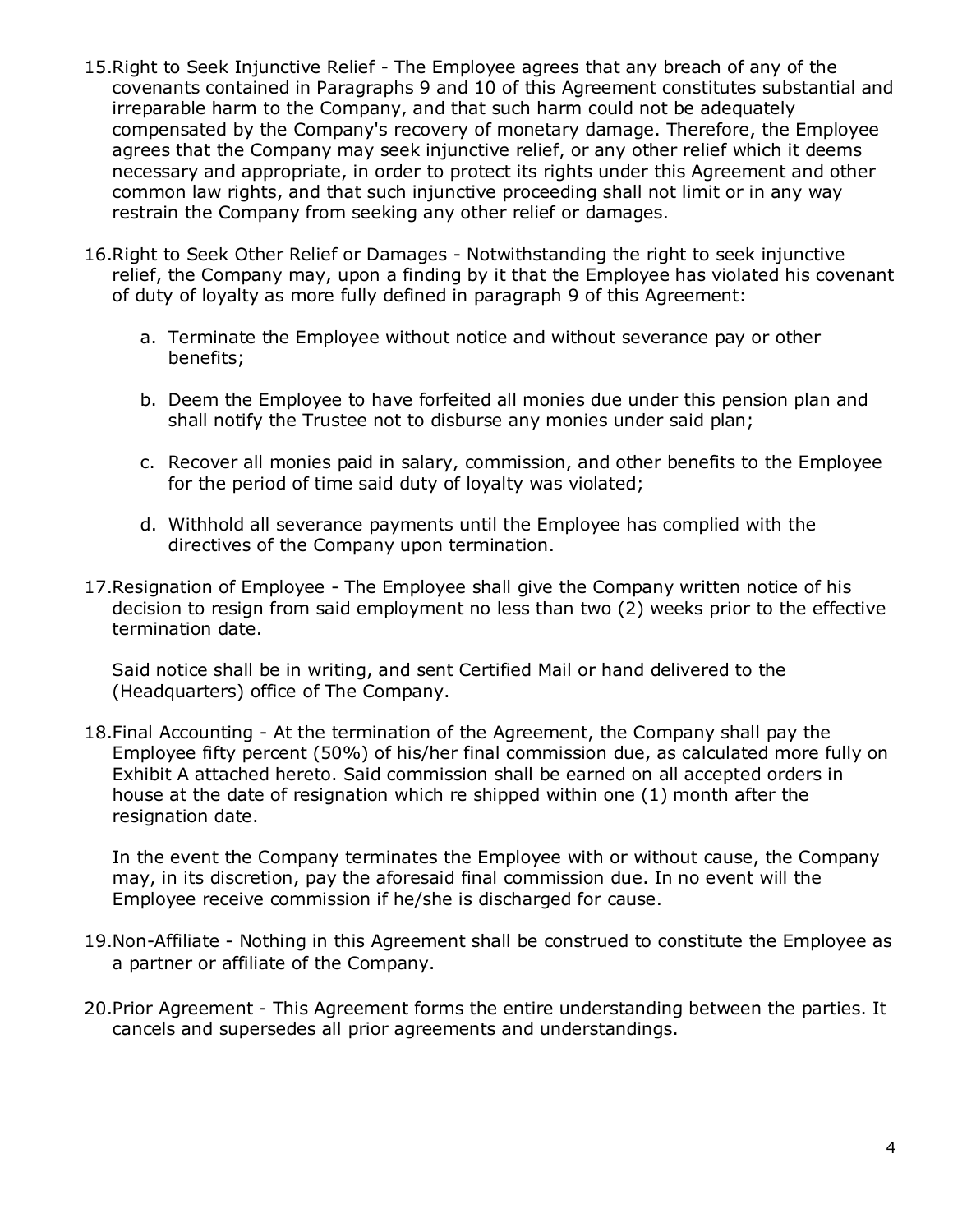- 21.Modifications There shall be no change, amendment, or modification of any of the terms in this Agreement unless it is reduced to writing and signed by both parties. The Employee shall not be excused from compliance with the provisions of this Agreement by the failure of the Company to protest any said changes instituted by either the Company or the Employee.
- 22.Enforceability If any provision of this Agreement is held by a court of competent jurisdiction to be unenforceable, the remainder of the Agreement shall remain in full force and effect and shall in no way be impaired.

Date this \_\_\_\_\_\_ day of \_\_\_\_\_\_\_\_\_\_20\_\_\_

Sincerely yours,

Name of Rep Firm (The Company)

By: \_\_\_\_\_\_\_\_\_\_\_\_\_\_\_\_\_\_\_\_\_ (Specify), Title

I, (Name of employee), the Employee, have read the above letter, understand, and agree with its terms, and have received a copy.

\_\_\_\_\_\_\_\_\_\_\_\_\_\_\_\_\_\_\_\_\_\_\_\_\_\_\_ Name of Employee

## **[DOWNLOAD THIS DOCUMENT IN WORD FORMAT](https://f.hubspotusercontent20.net/hubfs/5637026/Best%20Practices%20Webpage/Best%20Practices%20Documents/Human%20Resources/2021%20Version%20%20-%20Standard%20Suggested%20Sales%20Rep%20Sales%20Employee%20Agreement%20in%20Word.docx)**